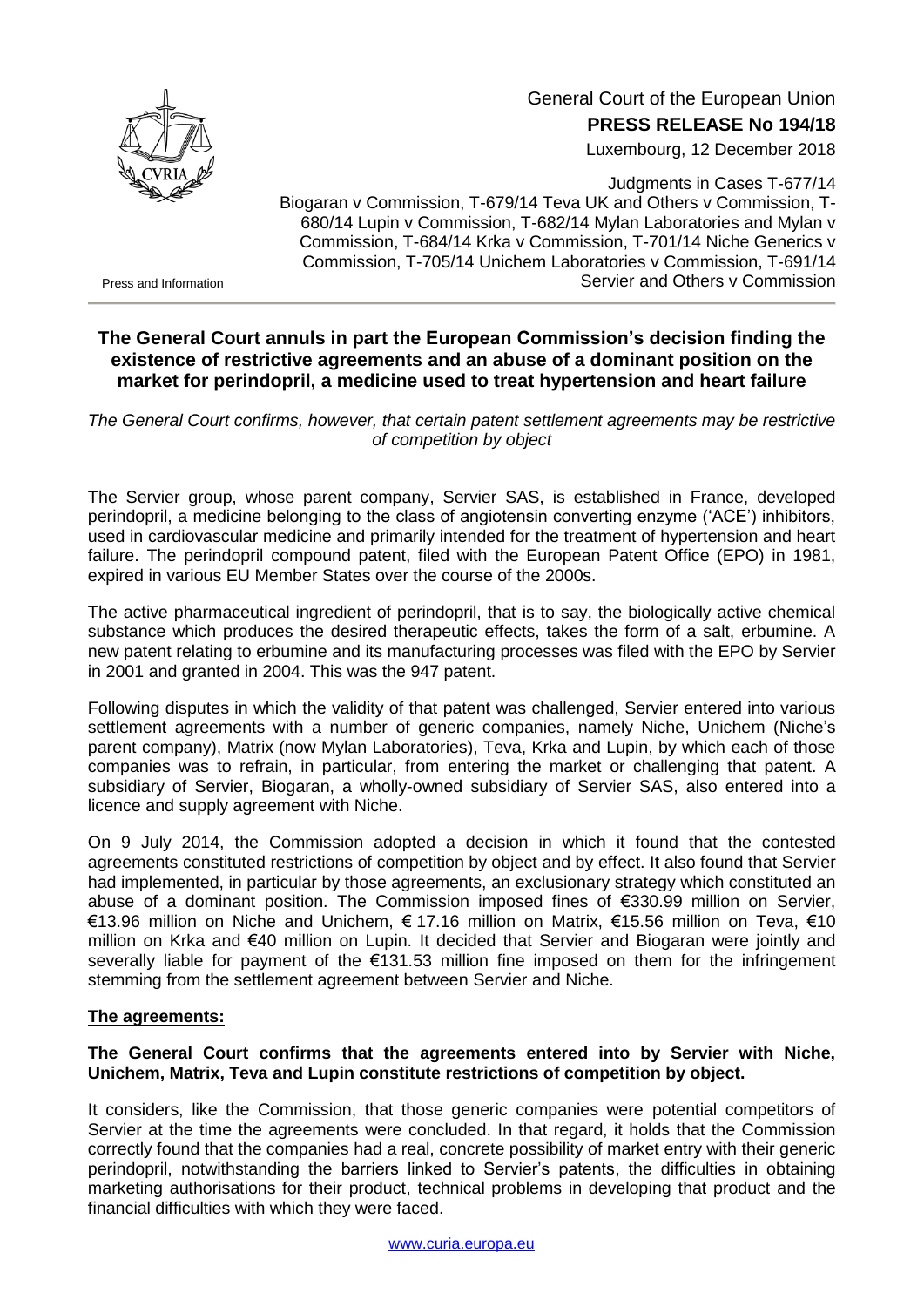The General Court also notes that intellectual property rights are protected by the Charter of Fundamental Rights, to which the Treaty of Lisbon has conferred the same legal value as the Treaties. It points out further, as regards patents, that, when granted by a public authority, a patent is presumed to be valid and an undertaking's ownership of that right is presumed to be lawful. The General Court emphasises, lastly, the importance of settlement agreements, since the parties to a dispute should be authorised, indeed encouraged, to conclude settlement agreements rather than pursuing litigation. The General Court concludes that the adoption of settlement agreements in the field of patents is not necessarily contrary to competition law.

The General Court endorses, however, the Commission's reasoning according to which, when an originator company, the proprietor of a patent, grants a generic company advantages inducing it to refrain from entering the market or challenging the originator company's patent, the agreement at issue, even if presented as a settlement agreement, must then be considered a market exclusion agreement, in which the 'stayers' are to compensate the 'goers'. It considers that it is then the inducement, and not the recognition by the parties to the settlement of the validity of the patent, which is the real reason for the restrictions on competition introduced by the agreement.

The General Court confirms that the agreements that Servier concluded with Niche, Unichem, Matrix, Teva and Lupin, in which the diverse and complex nature of the arrangements for granting the inducive benefit may be observed, constituted market exclusion agreements restrictive of competition by object. It also confirms that the agreement concluded between Niche and Biogaran sought to grant an additional advantage to Niche so that it would conclude the settlement agreement with Servier.

**However, the General Court reduces by 30% the amount of the fine imposed on Servier in respect of the agreement concluded with Matrix.** It considers, having regard to the links between that agreement and the agreement concluded by Servier with Niche and Unichem, that the Commission ought to have applied a further reduction to Servier in addition to the reduction it had already applied in relation to the agreements as a whole on account of overlaps between the infringements. **The amount of the fine imposed on Servier in respect of the agreement with Matrix, ultimately set by the General Court in the exercise of its unlimited jurisdiction, is €55.38 million instead of €79.12 million.**

As regards the agreements between Servier and Krka, the General Court holds, first, that the existence of an inducement by Servier in exchange for Krka's withdrawal from the market was not established. In particular, the General Court rejects the Commission's finding that the royalty which Krka had to pay to Servier in the context of a licence agreement relating to the 947 patent was not concluded at arm's length. Consequently, the General Court concludes that there was no restriction of competition by object in that regard. Secondly, the General Court finds that it was not established that, in the absence of agreements, Krka would probably have entered the markets in question at risk and that Krka's continuation of the proceedings against the 947 patent would probably, or even plausibly, have allowed a faster or more complete invalidation of the patent. Accordingly, the General Court also concludes that there was no restriction of competition by effect in that regard.

#### **The General Court therefore annuls the fines imposed on Servier and Krka in respect of that agreement.**

### **The abuse of a dominant position:**

As regards the infringement consisting in the abuse of a dominant position of which Servier is accused, the Commission found that the relevant finished products market was limited to a single molecule within the ACE inhibitor class, namely perindopril, in its originator and generic versions.

The General Court points out that competitive relationships in the pharmaceutical sector differ from the competitive interactions at work in other economic sectors, in the sense that the demand for prescription medicines, such as perindopril, is determined for the most part not by the ultimate consumers, but by the doctors prescribing those medicines, who are primarily guided by